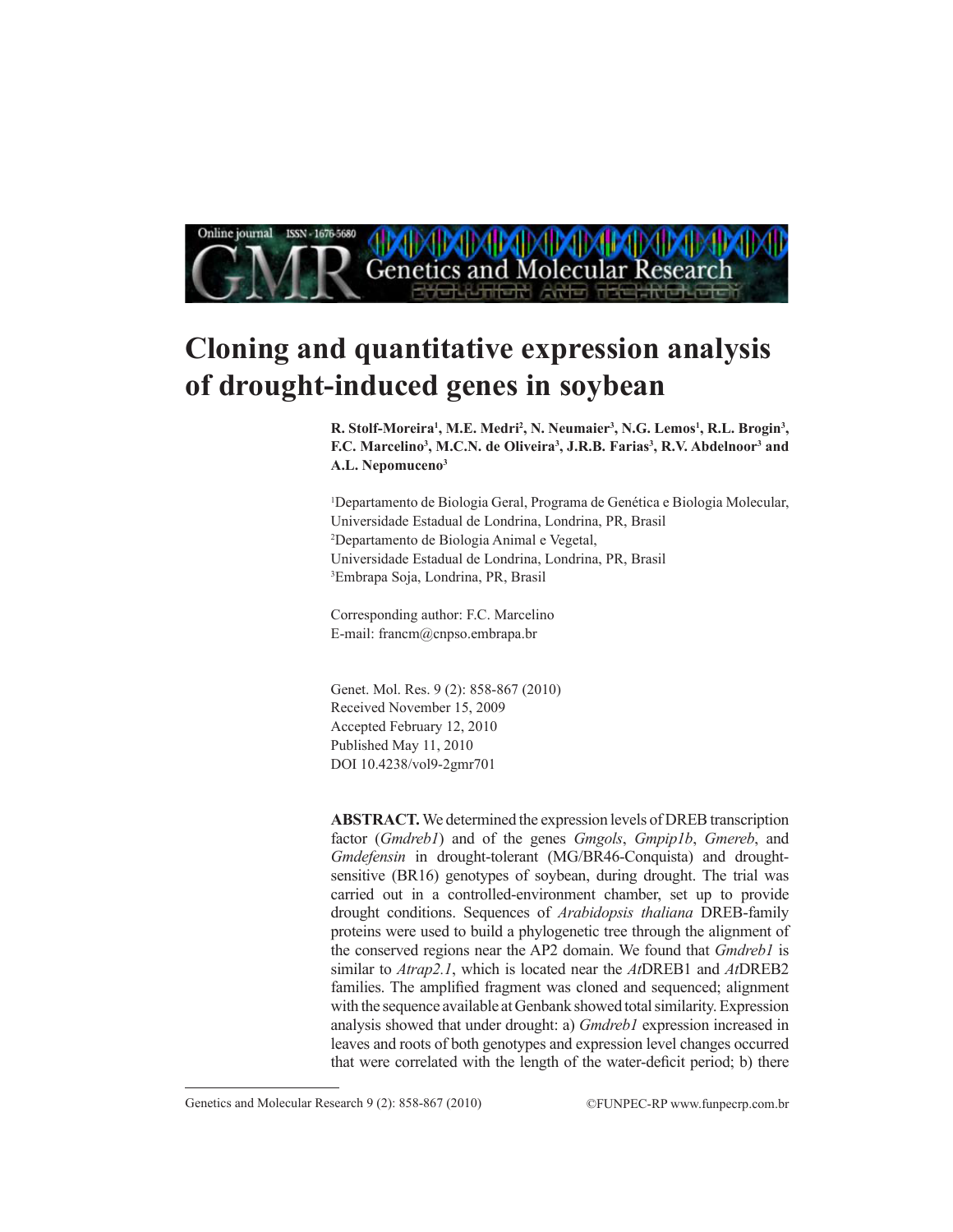Cloning and quantitative expression analysis in soybean

were increased expression levels of *Gmdefensin* in roots of MG/BR46; c) expression of *Gmgols* increased in leaves and roots of the two genotypes; d) *Gmpip1b* expression generally increased, except in roots of BR16, and e) the same was found for *Gmereb*, except in roots of MG/BR46.

**Key words:** Drought; *Glycine max*; Gene expression; Quantitative PCR; Dreb gene; Water deficit

# **INTRODUCTION**

Abiotic stresses, such as drought, can limit the geographical distribution of plants and limit the growth and yield of economically important species. Substantial efforts have been devoted to determine the nature of the injury caused by these stresses and the plant-protection mechanisms involved in tolerance responses (Bray, 2004). Some genes are up-regulated and others are down-regulated in plants under drought stress. This regulation occurs at distinct levels, from the moment of stress detection to the production of biologically active proteins (Shinozaki and Yamaguchi-Shinozaki, 2007). The scientific community has attempted to determine how plants detect water deficit and process information to alter gene expression.

An important step forward was the identification of a *cis*-acting dehydration responsive element (DRE), the function of which is important for the expression of genes responding to dehydration in *Arabidopsis thaliana* (Yamaguchi-Shinozaki and Shinozaki, 1994). This element has a C-repeat sequence of 5 bp (CCGAC) that is present in one or multiple copies in the promoter region of many plant genes related to dehydration response (Baker et al., 1994).

The transcription factor DREB1 (dehydration-responsive element-binding protein) specifically interacts with the element DRE and induces the expression of genes involved in the stress response of *A. thaliana*. Twelve stress-induced genes were identified as DREB1 target genes by Seki et al. (2001), and Fowler and Tomashow (2002) described 41 genes as DREB target genes. The function of some of these gene products seems to be related to structure and basic cell function maintenance during water deficit, low temperatures and high salinity (Shinozaki and Yamaguchi-Shinozaki, 1996; Kasuga et al., 2004).

Differential expression of genes involved in defense mechanisms against cell dehydration plays a key role in water-deficit tolerance. The understanding of how the expression of individual genes contributes to the final response in cellular, physiological and agronomical terms has enabled the design of strategies for developing plants that are more tolerant to water deficit. The defense mechanisms involved in this process seem to be similar across the plant kingdom. Therefore, research using model plants, such as *A. thaliana* and tobacco (*Nicotiana tabacum*), can help to identify genes with key functions in defense mechanisms in other plant species. Techniques such as real-time quantitative polymerase chain reaction (RT-qPCR), allow precise quantification of the mRNA levels of genes of interest when their expressions are compared under various conditions or treatments (Volkov et al., 2003).

Hence, the objectives of this study were to investigate the expression levels of a soybean DREB transcription factor (*Gmdreb1*), to clone it for further studies and to evaluate the expression of genes that are DREB regulated in *A. thaliana*, such as *Gmgols*, *Gmpip1b*, *Gmereb*, and *Gmdefensin*, in two soybean genotypes, MG/BR46 (Conquista) (referred to as MG/BR46), and BR16, during periods of water deficit, to elucidate their expression profiles.

Genetics and Molecular Research 9 (2): 858-867 (2010) ©FUNPEC-RP www.funpecrp.com.br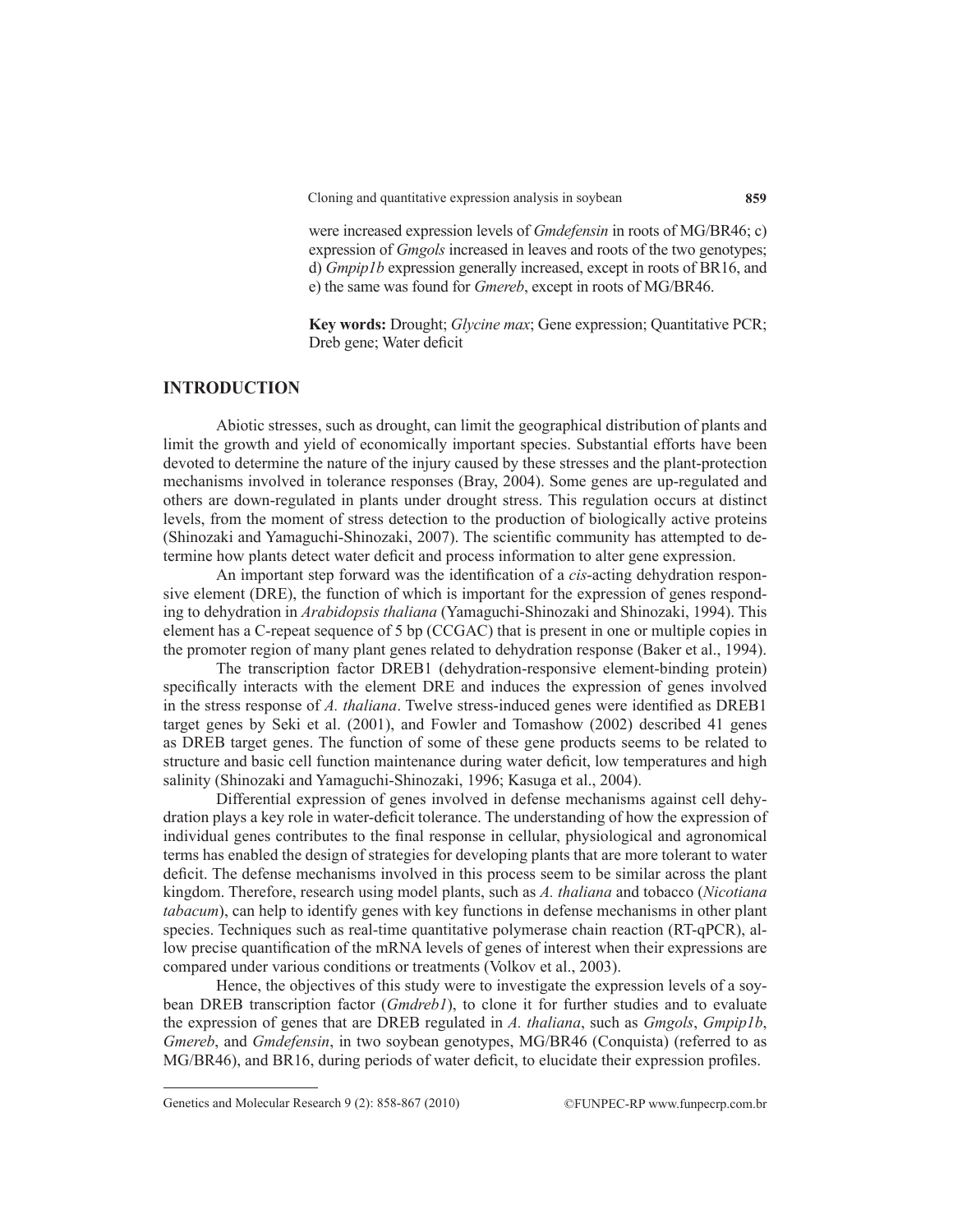# **MATERIAL AND METHODS**

## **Sequencing**

A sequence showing a high degree of similarity with *At*DREB transcription factor was detected in soybean at Genbank, namely accession No. AF514908.1. A phylogenetic analysis was performed in the protein sequences of *A. thaliana* containing the conserved AP2 domain, using the molecular evolutionary genetic analysis (MEGA) version 3.1 software (Kumar et al., 2004). To obtain the coding region for *Gmdreb1*, primers were designed from start and stop codons of the sequence, corresponding to forward: 5' TTT AAT CCG TTA TAT GCC ACC 3', and reverse: 5' TAT CAA TCT TGA AGC TCT TCG 3', producing a fragment of 604 bp.

PCR were performed using a Perkin Elmer 9600 thermocycler (Perkin Elmer, Massachusetts, CA, USA), and samples were purified with a Wizard SV Gel Kit (Promega, Carlsbad, CA, USA), according to manufacturer instructions. Cloning was done using the pGEM-T Easy Vector kit (Promega), and transformation was carried out according to Miller and Nickoloff (1995), using a micro pulser electroporator (Bio-Rad, Foster City, CA, USA). Sequencing of insert-containing plasmids was performed by PCR-cycle sequencing, using the ABI Prism Big Dye Terminator Cycle sequencing kit (Applied Biosystems, Foster City, CA, USA), and the fragments were separated using an ABI Prism 3100 (Applied Biosystems). The chromatograms were passed through a base-calling process using phred (Ewing et al., 1998), which assigned quality values above 20 to the bases.

## **Gene-expression analysis**

Gene-expression analysis was performed using RT-qPCR on tissue samples of leaves and roots of soybean plants of drought tolerant and sensitive genotypes, MG/BR46 and BR16, respectively. Nine days after 10 seeds of each genotype were placed in germitest paper rolls, plantlets were moved to a controlled environment chamber and exposed to the air on paper tissue under the chamber conditions ( $28 \pm 2^{\circ}$ C,  $60\%$  RH  $\pm 2^{\circ}$ C) and water stress treatment for 0, 1, 3, and 5 h.

At the end of each period, roots were collected, placed in liquid nitrogen, and stored at -80°C. Total RNA was extracted using Trizol reagent (Invitrogen, Carlsbad, CA, USA) according to manufacturer instructions and subsequently treated with DNAse (Invitrogen). For reverse transcription and synthesis of the complementary DNA (cDNA), Moloney murine leukemia virus (Invitrogen) reverse transcriptase was used, as described by Schenk et al. (2003).

The Primer Express program version 3.0 (Applied Biosystems) was used to design the primers for RT-qPCR. The primer sequences were determined on the 3' regions of the genes with putative amplicons of 75 to 150 bp (Table 1). The genes used in the expression analysis were chosen based on a literature review, where it was found that, in many species, their differential expression is related to drought tolerance. After the identification of candidate genes, a search for similar sequences in soybean was made, such as: *Gmdreb1a* (dehydration-responsive element-binding protein, Genbank accession No. AF514908.1)-signal-transduction cascade in responses to abiotic stress, *Gmdefensin* (drought-induced proteinase inhibitor, Genbank accession No. U12150), *Gmpip1b* (putative channel protein, aquaporin, Genbank accession No. U27347), *Gmgols* (galactinol synthase, Genbank accession No. AY126715) - a key

Genetics and Molecular Research 9 (2): 858-867 (2010) ©FUNPEC-RP www.funpecrp.com.br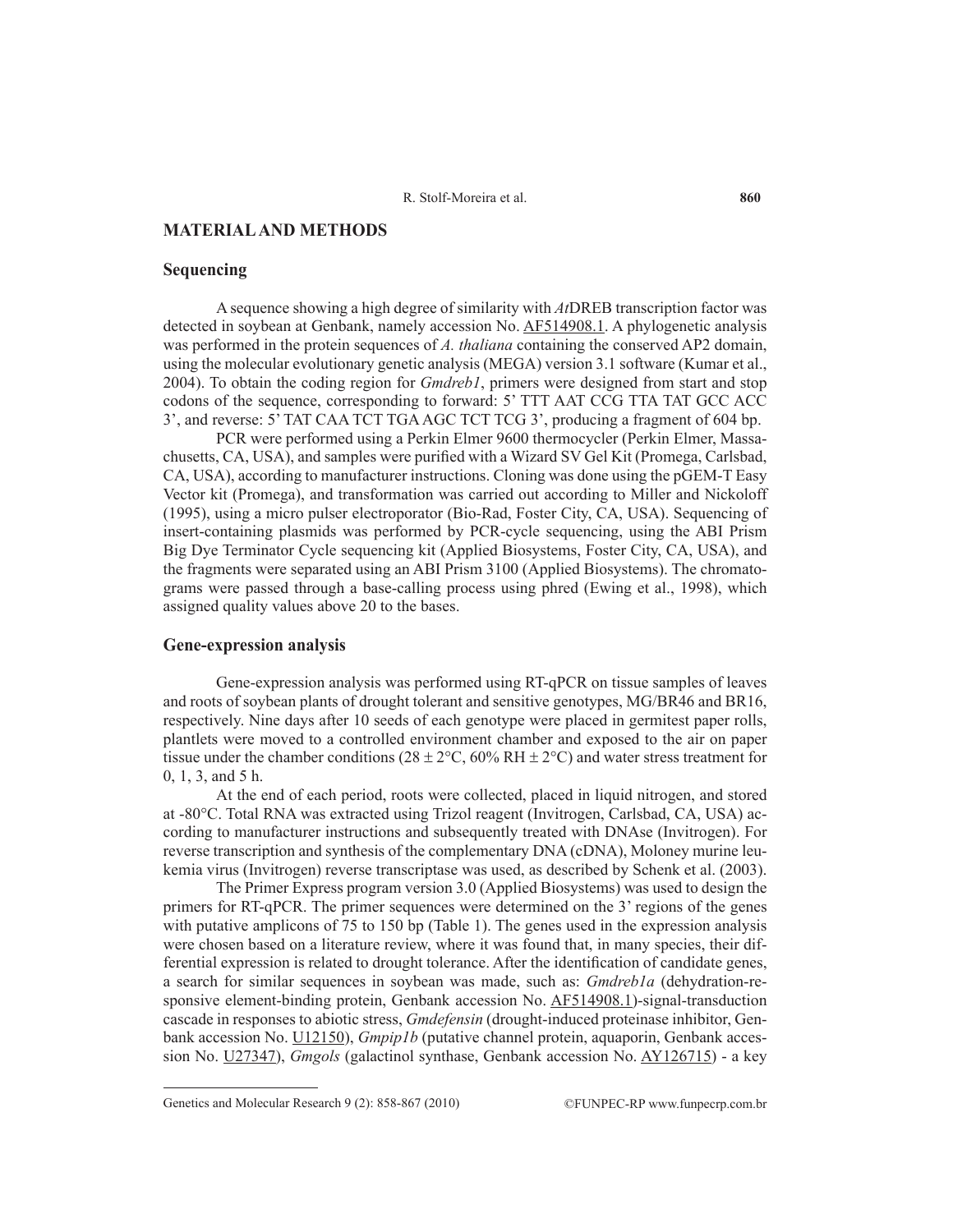enzyme in raffinose synthesis. The gene for 18S rRNA was chosen as the endogenous control (Genbank accession No. X02623.1) for normalization, because its level of expression was shown to be constant in the presence of abiotic stresses (Stolf, 2007).

| <b>Table 1.</b> Primer sequences of genes utilized in real-time quantitative polymerase chain reation. |                                |                                 |  |  |  |  |  |
|--------------------------------------------------------------------------------------------------------|--------------------------------|---------------------------------|--|--|--|--|--|
| Genes                                                                                                  | Primer sequences               |                                 |  |  |  |  |  |
|                                                                                                        | Foward $(5^{\circ}-3^{\circ})$ | Reverse $(5^{\circ}-3^{\circ})$ |  |  |  |  |  |
| Gmr18SrRNA                                                                                             | AAACGGCTACCACATCCAAG           | <b>CCTTCAATGGATCCATCGTTA</b>    |  |  |  |  |  |
| <b>Gmdreh1</b>                                                                                         | CGACCAGGAGGGCAGTGAT            | GCTTTTCGGCGAATGGAAT             |  |  |  |  |  |
| Gmpip1b                                                                                                | <b>TCATGGGTTTCAAAAAGGAGA</b>   | <b>GCTTGCAATAAAAGCACAAGC</b>    |  |  |  |  |  |
| Gmdefensin                                                                                             | TTTGAGTGACACCAACTGTGG          | AACAATGTTTGGTGCAGAAGC           |  |  |  |  |  |
| Gmgols                                                                                                 | TGGAAATCAAGTGTGATCCAAG         | GAAAAGCCGGGACACATAAA            |  |  |  |  |  |

The RT-qPCR analysis was performed with a thermocycler, 7300 Real Time System (Applied Biosystems), and the Platinum®SYBR®Green qPCR SuperMix UDG (Invitrogen). The reaction conditions were 50 $^{\circ}$ C for 2 min, 95 $^{\circ}$ C for 10 min, 45 cycles at 95 $^{\circ}$ C for 2 min,  $62^{\circ}$ C for 30 s and  $72^{\circ}$ C for 30 s; the data were collected in the last phase (extension phase). The  $E = [10^{-1/slope}]$  - 1 formula was used to calculate the reaction efficiency both of the target genes and the endogenous control. The results were captured by the Sequence Detection program (Perkin Elmer) and analyzed by the Relative Expression Software Toll (REST) version 2.0.7 (Pfaffl et al., 2002).

# **RESULTS AND DISCUSSION**

A fragment of 604 bp was amplified using primers designed for cloning the coding region of the *Gmdreb1*. After cloning, the fragment was sequenced and its similarity with the coding sequence of the gene *Gmdreb1* was verified. The Blastn aligning of the *Gmdreb1* nucleotide sequence showed 100% similarity to the *dreb* sequence available at Genbank through the accession No. AF514908.1. The conserved regions near the AP2 domain, presented in the phylogenetic tree, were aligned using the ClustalW program (www.ebi.ac.uk/clustalw). The AP2 domain of these transcription factors links to the DRE region located at the promoter region of stress-induced genes. It was found that *Gmdreb1* is similar to the *Atrap2.1* gene, which is located in the *Atdreb1* and *Atdreb2.1* families (Figure 1).

The phylogenetic analysis, performed with all peptide sequences containing the conserved AP2 domain of *A. thaliana* available at Genbank, allowed the detection of three distinct groups, DREB1, DREB2 and RAP2.1, the last of which contains *Gmdreb1*, the object of this study. Studies by Kasuga et al. (1999) showed similarity in the amino acid sequences of proteins *At*DREB1A and *At*DREB2A. Such similarity is in the 58-amino acid conserved region of the DNA linkage domain, present in a large array of plant gene families, including the proteins EREBPs in tobacco and APETALA (AP2) in *A. thaliana*, which are involved in the expression of ethylene response and in floral morphogenesis, respectively.

*At*DREB1A has a 216-amino acid open reading frame encoding a 24.2-kD protein, whereas *At*DREB2A has a 335-amino acid open reading frame encoding a 37.7 kD protein (Kasuga et al., 1999). Each DREB protein has a basic region at the N-terminal end that can function as a nuclear localizing signal and an acid region at the C-terminal end that can func-

Genetics and Molecular Research 9 (2): 858-867 (2010) ©FUNPEC-RP www.funpecrp.com.br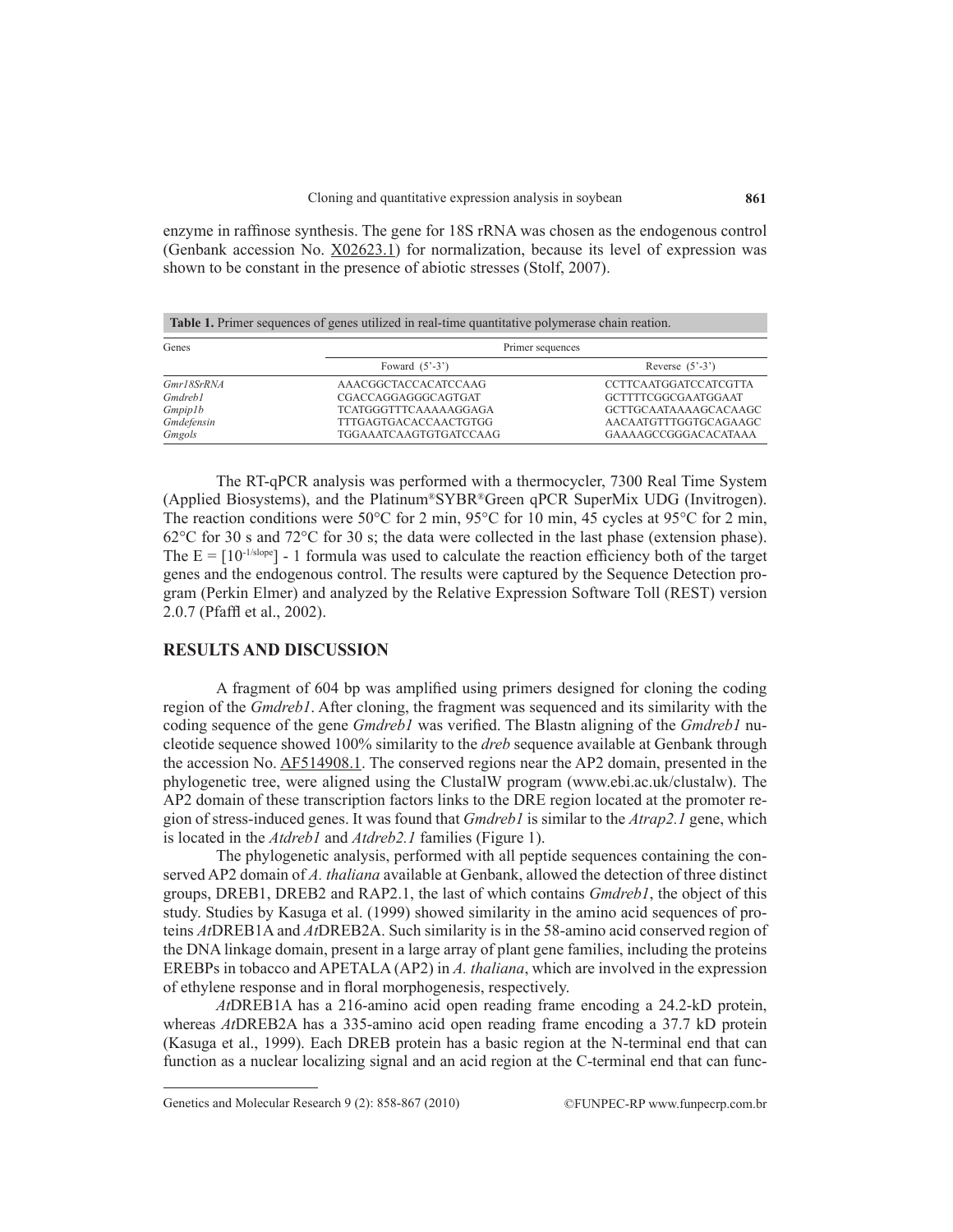#### R. Stolf-Moreira et al.

tion as an activating domain for transcription. These data suggest that each *dreb* gene encodes a DNA-binding protein that can function as a transcription activator in plants. Also, two homologues of *At*DREB1A (*At*DREB1B and *At*DREB1C) were detected in tandem on chromosome 4 of *A*. *thaliana* (Gilmour et al., 1998), induced by low temperature, and one homologue of *At*DREB2A (*At*DREB2B), induced by dehydration. Such findings suggest the existence of two independent families of DREB proteins (DREB1 and DREB2) acting as transcription factors in two separate signal-transduction pathways, in response to low temperatures and dehydration.



**Figure 1.** Phylogenetic tree of the DREB family in *Arabdopsis thaliana* containing the AP2 conserved domain.

Mechanisms of adaptation to cold and drought are highly complex, but some of the metabolic pathways are regulated by abscisic acid, which acts as a second messenger, whereas other paths are abscisic acid-independent (Zhang et al., 2004). The expression of these genes (*dreb*) can be altered within minutes of application of cold (Gilmour et al., 1998) or drought (Haake et al., 2002) stress. Two proteins containing AP2, RAP2.6 and RAP2.1 domains were also induced by cold (Fowler and Thomashow, 2002). The RAP2.1 promoter, which contains two copies of the CCGAC sequence of the element CRT/DRE, was highly expressed in transgenic *A. thaliana* plants constitutively expressing DREB, suggesting that it can be a target for DREB activators (Fowler and Thomashow, 2002). The RAP2.1 sequence in *A. thaliana* found at Genbank (accession No. At1g46768) was obtained from plants exposed to cold.

Understanding the molecular-response mechanisms in plants under harsh conditions such as drought is still limited, although the number of genes known to moderate these responses has increased (Kizis et al., 2001). Some of these genes are stress induced and encode

Genetics and Molecular Research 9 (2): 858-867 (2010) ©FUNPEC-RP www.funpecrp.com.br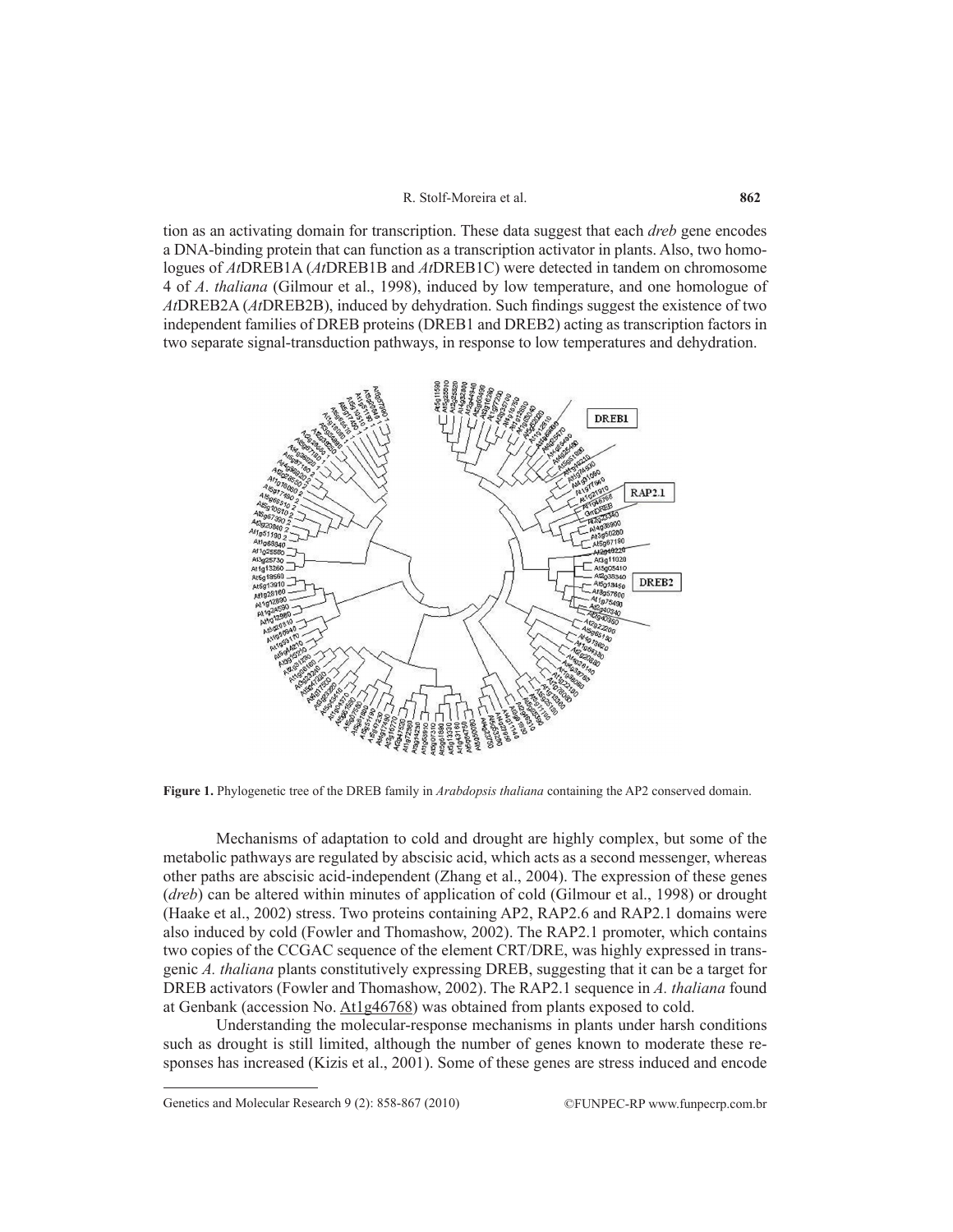products that confer tolerance to adverse conditions, whereas others encode upstream regulators acting inside the signaling pathway, controlling the stress response.

Increases in the expression of *Gmdreb1* in leaves of MG/BR46, under 1- and 3-h treatments were, respectively, two and three times greater than in the control. In leaves of cultivar BR16 under 1-, 3- and 5-h treatments, the increases in expression were two, two and five times greater than in the control, respectively. The expression in MG/BR46 roots submitted to 1-h treatment increased nine times and, under 3- and 5-h treatments, the increases were 6- and 19 fold, respectively (Table 2). In roots of BR16 under 1- and 5-h treatments, the expression levels of the gene *Gmdreb1* were eight and three times greater than the control, respectively (Table 3).

**Table 2.** Gene expression for real-time quantitative polymerase chain reaction (qRT-PCR) of MG/BR46 (Conquista) (water-stress tolerant) genotype under water stress treatment (1, 3 and 5 h) in hydroponic system to leaves and roots, for four genes: *Gmdreb1a*, *Gmpip1b*, *Gmdefensin*, *Gmgols*.

| Gene                                 |                | Expression | 95%CI            | P(H1) | Result | Primer efficiency |
|--------------------------------------|----------------|------------|------------------|-------|--------|-------------------|
| Leaf MG/BR46<br>(Conquista) genotype |                |            |                  |       |        |                   |
| Gmdreb <sub>la</sub>                 | 1 <sub>h</sub> | 2.58       | [2.08; 3.38]     | 0.01  | Up     | 1.00              |
|                                      | 3 <sub>h</sub> | 3.08       | [2.56; 3.93]     | 0.01  | Up     |                   |
|                                      | 5 h            | 0.06       | [0.05; 0.08]     | 0.07  |        |                   |
| Gmpip1b                              | 1 <sub>h</sub> | 10.60      | [5.57; 20.38]    | 0.03  | Up     | 0.89              |
|                                      | 3 <sub>h</sub> | 180.81     | [107.55; 314.87] | 0.00  | Up     |                   |
|                                      | 5 h            | 0.02       | [0.01; 0.04]     | 0.00  | Down   |                   |
| Gmdefensin                           | 1 <sub>h</sub> | 1.55       | [1.00; 2.67]     | 0.10  |        | 1.00              |
|                                      | 3 <sub>h</sub> | 80.89      | [55.57; 144.32]  | 0.00  | Up     |                   |
|                                      | 5 h            | 0.00       | [0.00; 0.00]     | 0.00  | Down   |                   |
| Gmgols                               | 1 <sub>h</sub> | 157.29     | [31.82; 955.99]  | 0.03  | Up     | 0.83              |
|                                      | 3 <sub>h</sub> | 54.74      | [0.77; 1270.01]  | 0.14  |        |                   |
|                                      | 5 h            | 0.55       | [0.35:0.77]      | 0.00  | Down   |                   |
| Root MG/BR46<br>(Conquista) genotype |                |            |                  |       |        |                   |
| Gmdreb <sub>la</sub>                 | 1 <sub>h</sub> | 9.41       | [6.53; 16.11]    | 0.03  | Up     | 1.00              |
|                                      | 3 <sub>h</sub> | 6.04       | [2.49; 13.11]    | 0.03  | Up     |                   |
|                                      | 5 h            | 19.31      | [13.81; 31.95]   | 0.03  | Up     |                   |
| Gmpip1b                              | 1 <sub>h</sub> | 15.72      | [9.24; 26.89]    | 0.03  | Up     | 0.89              |
|                                      | 3 <sub>h</sub> | 5.42       | [0.87; 15.59]    | 0.15  |        |                   |
|                                      | 5 h            | 3.04       | [1.76; 5.03]     | 0.03  | Up     |                   |
| Gmdefensin                           | 1 <sub>h</sub> | 473.83     | [244.30; 797.97] | 0.01  | Up     | 1.00              |
|                                      | 3 <sub>h</sub> | 317.84     | [83.21; 700.49]  | 0.02  | Up     |                   |
|                                      | 5 h            | 55.95      | [40.28; 74.45]   | 0.00  | Up     |                   |
| Gmgols                               | 1 <sub>h</sub> | 2.73       | [0.79; 23.61]    | 0.30  |        | 0.83              |
|                                      | 3 <sub>h</sub> | 1.65       | [0.24; 22.86]    | 0.71  |        |                   |
|                                      | 5 h            | 1.09       | [0.19; 11.54]    | 0.90  |        |                   |

 $95\%CI =$  confidence interval at  $95\%$ ;  $P(H1) =$  probability of the H1 differential expression hypothesis. The *Gm18SrRNA* was used as a reference.

The increase in *Gmdreb1* expression in plant roots of both genotypes under 1-h treatment implies a more rapid expression response, in comparison to the other periods of exposure. Under 3-h treatment, plant roots of MG/BR46 and BR16 (Tables 2 and 3) showed reductions in the expression levels of the *Gmdreb1*, reaching values lower than those of the control. For the longest treatment period (5 h), MG/BR46 plants maintained expression at the same level as in the 3-h treatment. In the leaves of BR16, there were slower and steadier increases in the expression level during the treatment periods, and MG/BR46 plants barely showed any increases. One possible explanation for BR16 leaves and roots differing in expression of *Gmdreb1* is that the leaves have a defense mechanism to avoid water loss whereas the roots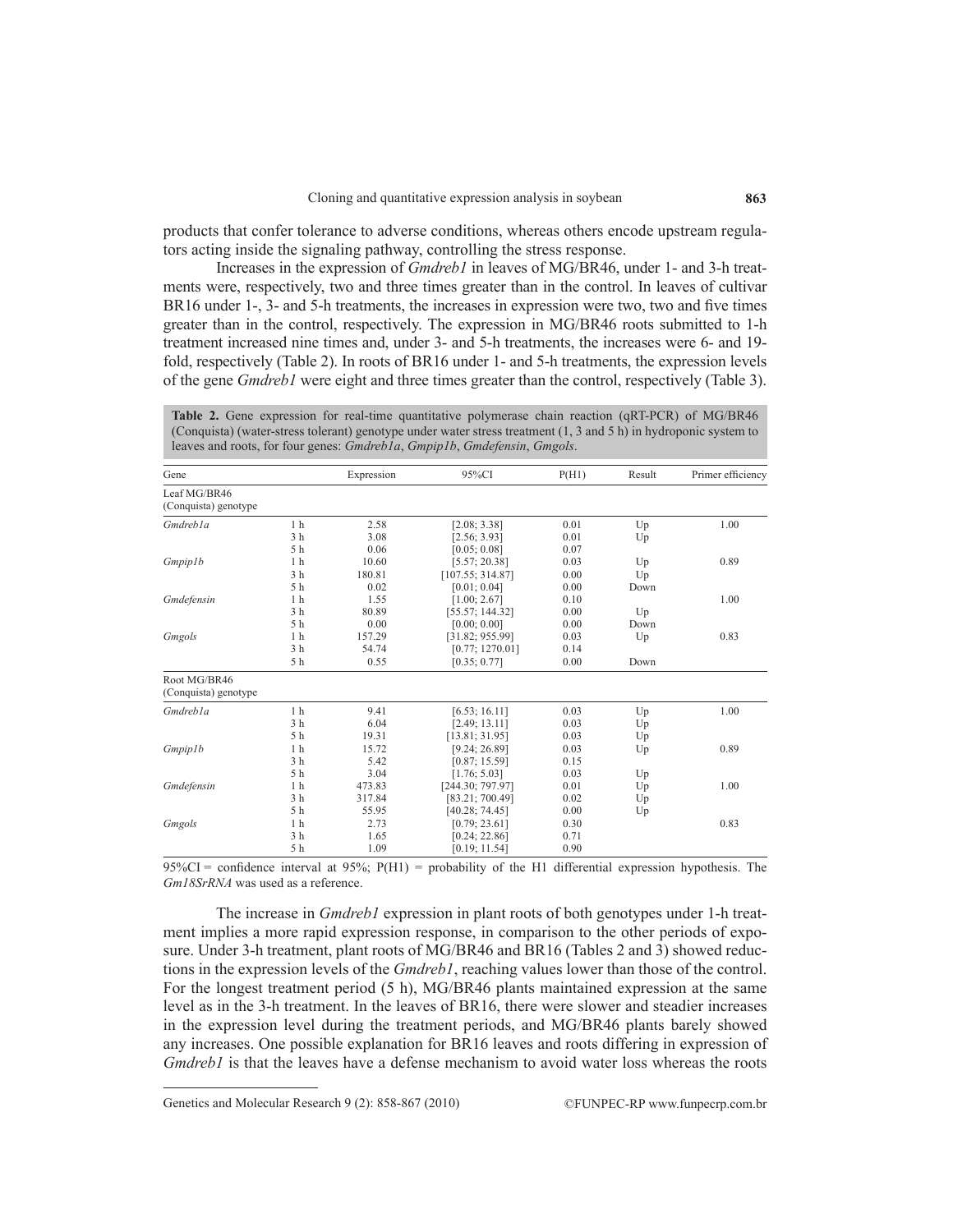#### R. Stolf-Moreira et al.

are more sensitive since they are usually in the soil and not exposed to open air. Since the treatments were applied in an environment-controlled chamber, the exposed roots dried more quickly and probably senesced more rapidly than did the leaves.

**Table 3.** Gene expression for real-time quantitative polymerase chain reaction (qRT-PCR) of BR16 (water-stress tolerant) genotype under water stress treatment (1, 3 and 5 h) in hydroponic system to leaves and roots, for four genes: *Gmdreb1a*, *Gmpip1b*, *Gmdefensin*, *Gmgols*.

| Gene                 |                | Expression | 95%CI           | P(H1) | Result | Primer efficiency |
|----------------------|----------------|------------|-----------------|-------|--------|-------------------|
| Leaf BR16 genotype   |                |            |                 |       |        |                   |
| Gmdreb <sub>la</sub> | 1 <sub>h</sub> | 2.03       | [1.52; 3.18]    | 0.03  | Up     | 1.00              |
|                      | 3 <sub>h</sub> | 2.48       | [2.17; 2.96]    | 0.00  | Up     |                   |
|                      | 5 h            | 5.58       | [4.87; 6.79]    | 0.00  | Up     |                   |
| <i>Gmpip1b</i>       | 1 <sub>h</sub> | 5.97       | [3.30; 13.33]   | 0.00  | Up     | 0.89              |
|                      | 3 <sub>h</sub> | 28.53      | [14.03; 52.88]  | 0.00  | Up     |                   |
|                      | 5 h            | 20.02      | [9.15; 52.63]   | 0.06  |        |                   |
| Gmdefensin           | 1 <sub>h</sub> | 9.41       | [4.15; 29.47]   | 0.02  | Up     | 1.00              |
|                      | 3 <sub>h</sub> | 2.90       | [1.76; 6.66]    | 0.00  | Up     |                   |
|                      | 5 h            | 4.57       | [1.30; 44.32]   | 0.00  | Up     |                   |
| Gmgols               | 1 <sub>h</sub> | 9.58       | [1.56; 68.43]   | 0.00  | Up     | 0.83              |
|                      | 3 <sub>h</sub> | 62.77      | [15.63; 210.24] | 0.06  |        |                   |
|                      | 5 h            | 102.41     | [26.79; 328.80] | 0.00  | Up     |                   |
| Root BR16 genotype   |                |            |                 |       |        |                   |
| Gmdreb <sub>la</sub> | 1 <sub>h</sub> | 8.86       | [7.57; 10.32]   | 0.00  | Up     | 1.00              |
|                      | 3 <sub>h</sub> | 0.37       | [0.24; 0.66]    | 0.00  | Down   |                   |
|                      | 5 h            | 2.67       | [1.91; 4.05]    | 0.00  | Up     |                   |
| Gmpip1b              | 1 <sub>h</sub> | 0.98       | [0.49; 1.65]    | 0.95  |        | 0.89              |
|                      | 3 <sub>h</sub> | 0.00       | [0.00; 0.00]    | 0.00  | Down   |                   |
|                      | 5 h            | 1.04       | [0.56; 2.15]    | 0.88  |        |                   |
| Gmdefensin           | 1 <sub>h</sub> | 0.56       | [0.00; 3020.14] | 0.75  |        | 1.00              |
|                      | 3 <sub>h</sub> | 0.00       | [0.00; 0.05]    | 0.10  |        |                   |
|                      | 5 h            | 0.15       | [0.00; 13.90]   | 0.59  |        |                   |
| Gmgols               | 1 <sub>h</sub> | 12.68      | [1.68; 56.94]   | 0.00  | Up     | 0.83              |
|                      | 3 <sub>h</sub> | 0.02       | [0.01:0.03]     | 0.03  | Down   |                   |
|                      | 5 h            | 9.26       | [0.47:59.76]    | 0.39  |        |                   |

 $95\%CI =$  confidence interval at  $95\%$ ;  $P(H1) =$  probability of the H1 differential expression hypothesis. The Gm18SrRNA was used as a reference.

Differential expression of *Gmpip1b* was observed in both genotypes in the various tissues and treatments. In the leaves of MG/BR46 under 1- and 3-h treatments, its expression increased 10 and 180 times, respectively. However, under 5-h treatment, expression was down-regulated in leaves (Table 2), whereas in roots, although not statistically significant, expression increased five times under the 3-h treatment. In BR16, the expression levels of *Gmpip1b* in leaves submitted to 1- and 3-h treatments were five and twenty-eight times higher than in the controls, respectively (Table 3). In roots, the only difference detected was in MG/ BR46; under 1- and 5-h treatments, the expression of *Gmpip1b* was fifteen times and three times higher than in the control, respectively. In the first two periods of treatment (1 and 3 h) there was a differential and gradual expression of *Gmpip1b* in leaves of both MG/BR46 and BR16 (Tables 2 and 3). However, under 5-h treatment the expression level in MG/BR46 decreased to values smaller than those of the 0-h control. BR16 plants, although showing lower expression level values of this gene in the 5-h treatment (in relation to the 3-h treatment), maintained the differential expression level in relation to the control. In roots, BR16 did not

Genetics and Molecular Research 9 (2): 858-867 (2010) ©FUNPEC-RP www.funpecrp.com.br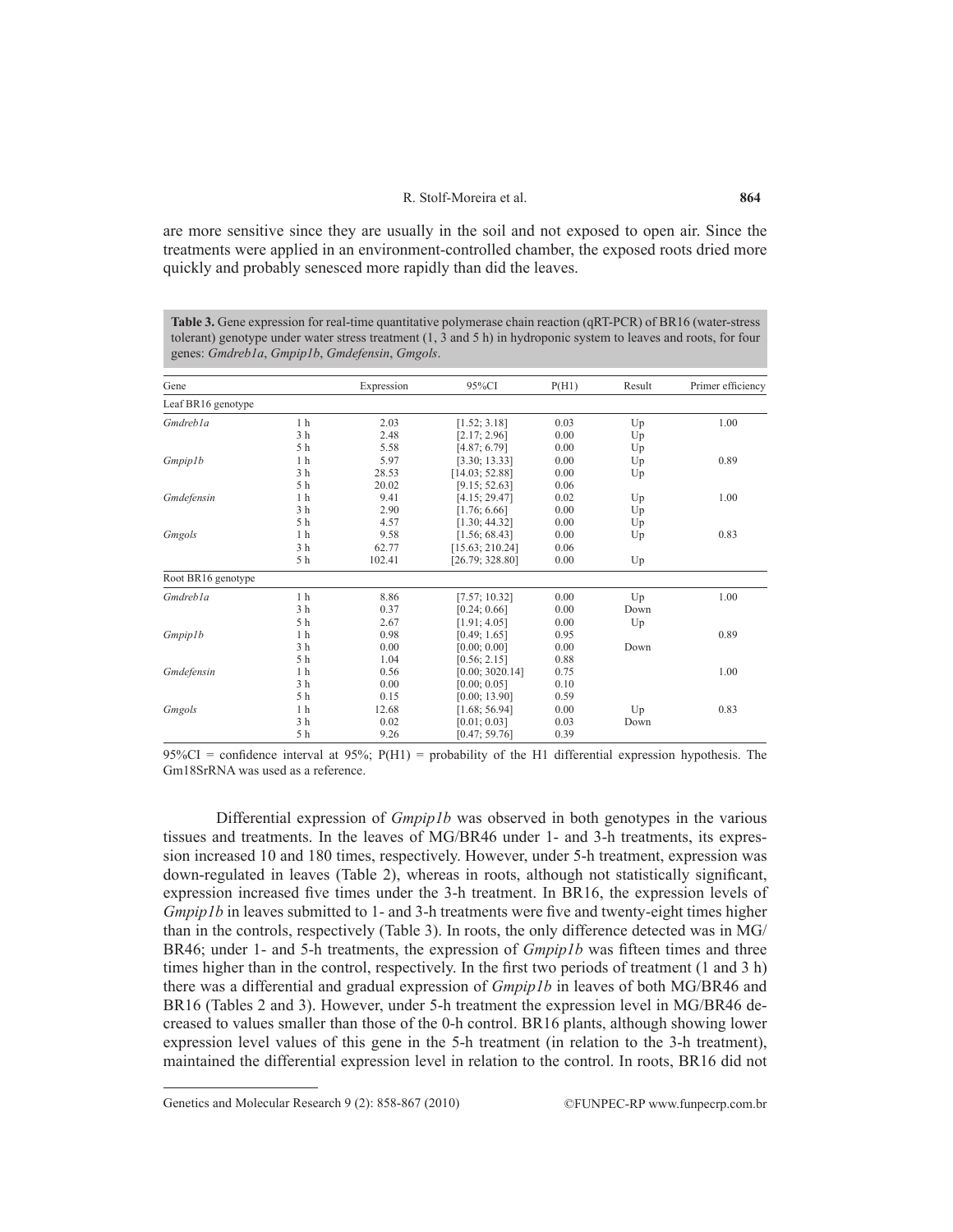show differential expression of the *Gmpip1b* gene; however, roots of MG/BR46 also showed increased expression under 1- and 3-h treatments. The same pattern was seen in MG/BR46 leaves. It is suggested that 5 h under water stress was a critical period for MG/BR46 roots, since they were exposed to open air and may have entered senescence shortly after 3 h.

According to Johansson et al. (2000), the expression of genes encoding aquaporins is regulated in a cell-specific manner, via hormones and by environmental signals such as nematode infection or drought. Over 30 genes encode homologous aquaporins in *A. thaliana*, and the PIP family is located mainly in the plasma membrane. Studies have shown that aquaporins are multifunctional transporters of solutes and water (Maurel and Chrispeels, 2001). The transport of gases, such as  $CO_2$  and  $NH_3$ , through aquaporins supports the suggestion that these proteins may be important in leaves and in root-nodule systems (Tyerman et al., 1999).

Transgenic *A. thaliana* (Kaldenhoff et al., 1998) and *Nicotiana tabacum* (Siefritz et al., 2001) plants with down-regulation of gene *pip1*, showed reduced osmotic water permeability in the protoplasts of leaves and roots, respectively, compared to control plants (Martre et al., 2002). Besides, plants with *A. thaliana pip1b* antisense displayed dry root mass five times larger than did control plants (Kaldenhoff et al., 1998). In another study, the *A. thaliana pip2* gene was over-expressed in tobacco, reducing water exchange through the plasma membrane in transformed plants compared to controls (Shukla and Chrispeels, 1998).

In leaves of MG/BR46 submitted to 3 h of water deficit, expression of the *Gmdefensin* gene increased eighty times, whereas, in the same tissue of BR16, increases in expression were nine, two and three times when submitted to 1-, 3- and 5-h treatments, respectively. In the roots of genotype MG/BR46, in the 1-h treatment, *Gmdefensin* expression increased 470 times, and then declined in 3- and 5-h treatments to 317 and 57 times greater than in the control, respectively. No differences in *Gmdefensin* gene expression were detected in the roots of BR16 submitted to these treatments, compared to the control.

In response to water stress, MG/BR46 showed increases in expression levels of *Gmdefensin* that were considerably higher in roots than in leaves. However, the expression in the roots decreased slowly to the last treatment period (5 h). In BR16, *Gmdefensin* expression increased only in leaves with the 1-h treatment.

Defensins are a family of small, cysteine-rich proteins that have antimicrobial activity, protecting cell structures from attack by microorganisms. A recent study pointed out that defensins are also involved in abiotic-stress responses (Maitra and Cushman, 1998). This same study detected a 10-fold increase in the expression of a *defensin*-encoding gene in a drought-tolerant soybean genotype, compared to a sensitive counterpart, when under water deficit. Yamada et al. (1997) also detected increased expression of defensins in tobacco-relative *Nicotiana excelsior* under salt stress, showing that the gene is involved in the response to cell dehydration.

In relation to the control, leaves of MG/BR46 under the 1-h treatment showed increased expression of *Gmgols* of 157 times. For leaves of BR16 under 1- and 5-h treatments, the expression levels were nine and 102 times higher, respectively. In BR16 roots under 1-h treatment, the increase was 12-fold, and after 5 h it increased 9-fold.

*Gmgols*, which encodes galactinol synthase, showed increased expression in leaves of the MG/BR46 genotype in the early hours of stress, whereas no differences in expression were seen in the roots. In contrast, in roots and leaves of the sensitive genotype, BR16, distinct expression of the gene was observed in all stress periods. Galactinol synthase plays a key role in biosynthesis of raffinose oligosaccharides and soluble carbohydrates, which are

Genetics and Molecular Research 9 (2): 858-867 (2010) ©FUNPEC-RP www.funpecrp.com.br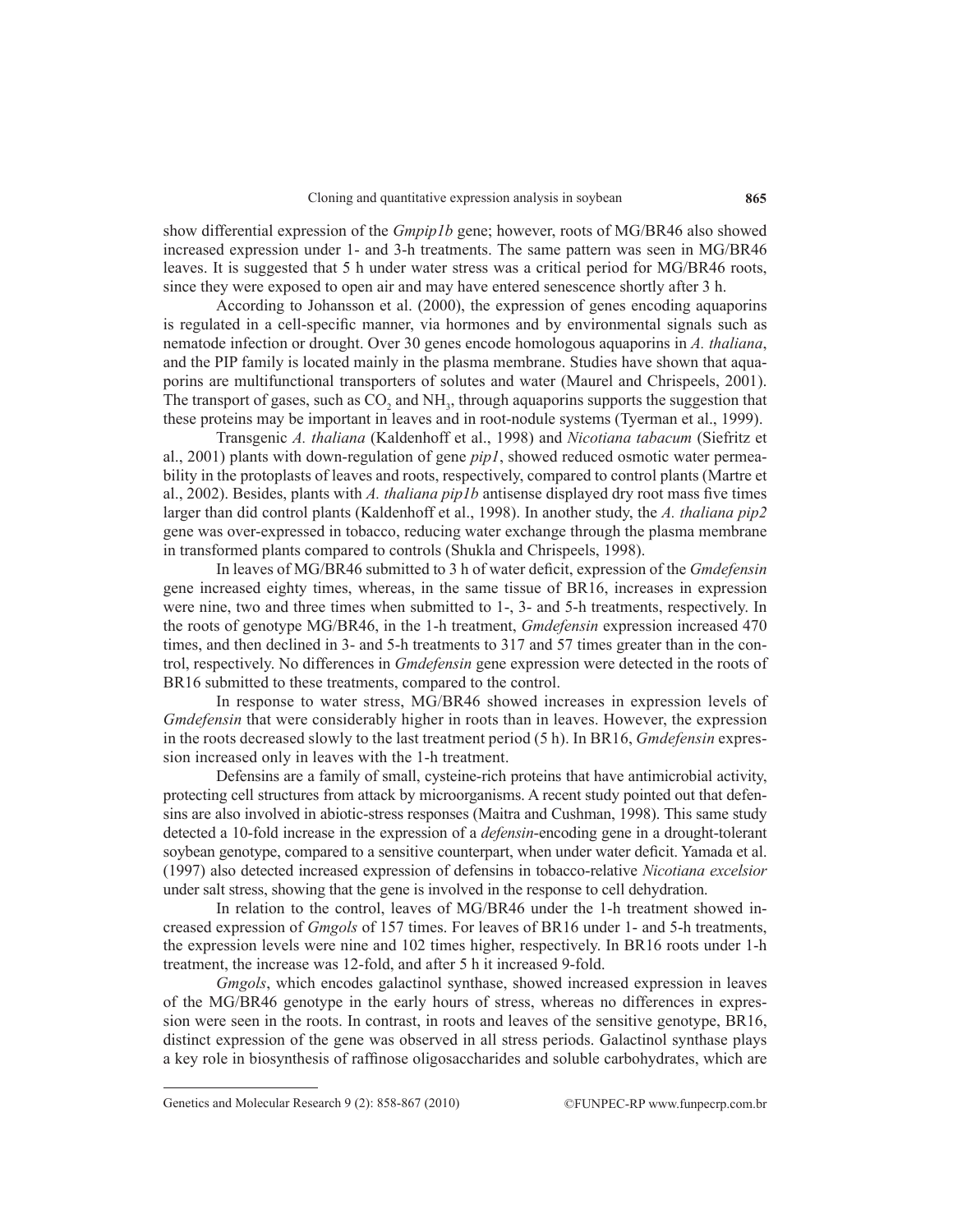#### R. Stolf-Moreira et al.

components of sugars transported through the phloem in higher plants (Haritatos et al., 2000). The accumulation of this carbohydrate in plants is associated with tolerance to environmental stresses such as cold, heat, and dehydration (Downie et al., 2003). A number of studies have shown increased expression of *gols* in response to abiotic stresses, as in the vegetative tissues of cold-exposed common bean (*Phaseolus vulgaris*) and in rice (*Oryza sativa*) submitted to cold and osmotic stresses (Liu et al., 1998).

It is noteworthy that leaves of MG/BR46 showed lower expression of all these genes with the 5-h treatment. It is suggested that 5 h was a critical period for MG/BR46, because the plants were already senescent, or their metabolism could be increased for physiologic processes. In roots, only *Gmdreb1*a showed the highest expression in the last period (5-h treatment). In BR16, the *Gmdreb1a* had the same profile as *Gmgols*, suggesting that the gene can regulate *Gmgols* under water-stress conditions, and also the other genes in the cascade.

The two soybean genotypes displayed differences in the expression of the genes analyzed, showing that MG/BR46 has mechanisms to detect water stress more promptly than does BR16. The molecular differences detected between these two genotypes permit the manipulation of important soybean genotypes by genetic engineering to produce plants that are more tolerant to water stress and that can retain viability for longer periods under drought conditions.

Due to the complexity of the processes of adaptation to cold and drought that are under transcriptional control, it is not surprising that transcription factors represent one of the best targets for genetic engineering plants for improved tolerance to cold and drought (Zhang et al., 2004). Yet, not all transcription factors involved in drought-response signal transduction are appropriate targets for biotechnological intervention. Presumably, post-transduction alterations would be necessary for protein activation in transgenic plants (Shinozaki and Yamaguchi-Shinozaki, 2000).

## **ACKNOWLEDGMENTS**

Research supported by CAPES. Embrapa Soybean provided laboratory facilities.

## **REFERENCES**

Baker SS, Wilhelm KS and Thomashow MF (1994). The 5'-region of *Arabidopsis thaliana* cor15a has cis-acting elements that confer cold-, drought- and ABA-regulated gene expression. *Plant Mol. Biol.* 24: 701-713.

Bray EA (2004). Genes commonly regulated by water-deficit stress in *Arabidopsis thaliana*. *J. Exp. Bot.* 55: 2331-2341.

Downie B, Gurusinghe S, Dahal P, Thacker RR, et al. (2003). Expression of a GALACTINOL SYNTHASE gene in tomato seeds is up-regulated before maturation desiccation and again after imbibition whenever radicle protrusion is prevented. *Plant Physiol.* 131: 1347-1359.

Fowler S and Thomashow MF (2002). *Arabidopsis* transcriptome profiling indicates that multiple regulatory pathways are activated during cold acclimation in addition to the CBF cold response pathway. *Plant Cell* 14: 1675-1690.

Gilmour SJ, Zarka DG, Stockinger EJ, Salazar MP, et al. (1998). Low temperature regulation of the *Arabidopsis* CBF family of AP2 transcriptional activators as an early step in cold-induced COR gene expression. *Plant J.* 16: 433-442.

Haake V, Cook D, Riechmann JL, Pineda O, et al. (2002). Transcription factor CBF4 is a regulator of drought adaptation in *Arabidopsis*. *Plant Physiol.* 130: 639-648.

Haritatos E, Medville R and Turgeon R (2000). Minor vein structure and sugar transport in *Arabidopsis thaliana*. *Planta* 211: 105-111.

Johansson I, Karlsson M, Johanson U, Larsson C, et al. (2000). The role of aquaporins in cellular and whole plant water

Ewing B, Hillier L, Wendl MC and Green P (1998). Base-calling of automated sequencer traces using Phred. I. Accuracy assessment. *Genome Res.* 8: 175-185.

Genetics and Molecular Research 9 (2): 858-867 (2010) ©FUNPEC-RP www.funpecrp.com.br